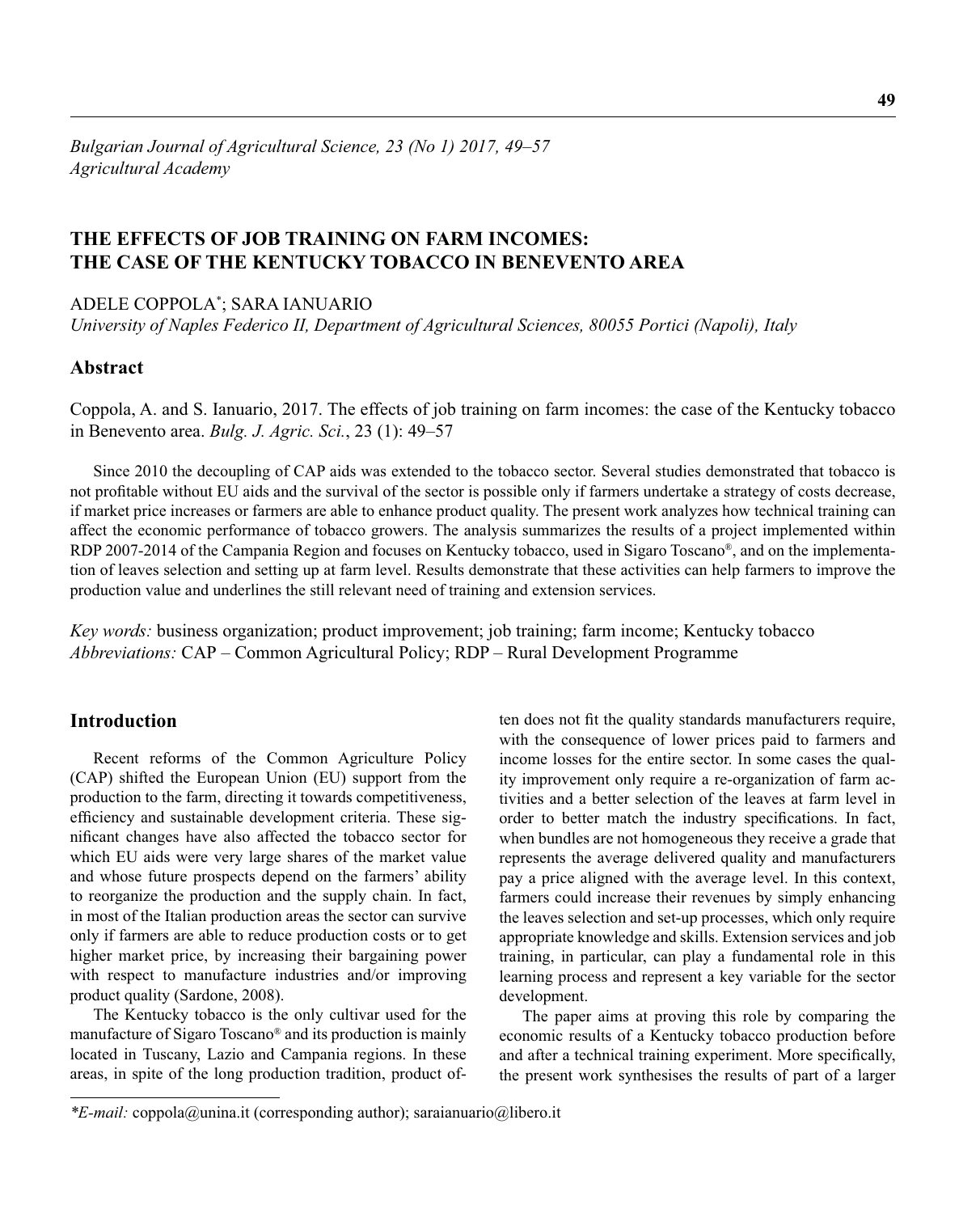research project 'Fired-cured tobaccos in Campania: new challenges for the supply chain of the Riccio of Benevento', funded by Rural Development Programme (RDP) 2007- 2014 of Campania Region and focuses on the implementation of sorting and minimum set-up at farm level in order to increase farmers' revenues.

The paper is organized as follows. The first section presents an overview on the role of knowledge and training for the firm performance and growth, with particular reference to the agricultural sector. Then, the outline of the case study carried out within the project, is presented, which illustrates the grading process of the Kentucky tobacco, its effect on the product price, the methodology used to highlight the training effects and their economic results. Concluding remarks are reported in the last section.

## **Knowledge Transfer and Agriculture Performance**

Knowledge transfer and innovation are the objects of the first priority defined by the new Rural Development Policy 2014-2020 (EU, 2013). They are considered a prerequisite for the sustainable development and are consistent with the overall goals of both the 'Europe 2020' strategy for a smart, sustainable and inclusive growth, and the Common Agricultural Policy (CAP). The first priority identifies specific intervention areas: innovation, cooperation and development of the knowledge in rural areas; the strengthening of links between agriculture, food production and forestry, on one hand, and research and innovation, on the other; the learning and vocational training in the agricultural and forestry sector throughout the entire farmer's life. In particular, two measures are relevant<sup>1</sup>. The first measure considers vocational training actions and the acquisition of skills through training courses, seminars and coaching, demonstration activities and information actions.. The second one concerns consultancy services and assistance to farm management. In particular consultancy services may relate to a broad range of issues: farm adjustment, competitiveness, supply chain integration, innovation, market orientation, and entrepreneurship promotion. Thus, the higher attention of European Union (EU) to the knowledge transfer aims to the improvement of farm performance as a whole, not only as far as productivity is concerned, but also with reference to other issues such as the use of natural resources, the supply chain organization, the environmental sustainability. As a fact a better performance is the result of several factors that refer to farm organization and characteristics, to physical resource endowment, as well as to market, technological development and economic context within which the farm operates. Other things being equal, the characteristics of the so called "human capital" can influence the economic performance and farm profitability because they affect the ability to manage the production factors, to process information, to react to demand changes, to adopt new technologies.

In literature, knowledge has long been recognized as an important factor of firm's competitiveness and a key element of its ability to innovate. Its role has been analysed from approaches and points of view that differ with respect to the definition of knowledge (scientific and technological knowledge, capabilities and skills, information), the issue focused on (knowledge generation, management, protection, and policies), the level of analysis (firm, sector, economy).

In particular, two main approaches were developed which underline the role of knowledge in corporate performance and development. The resource-based approach looks at economic units in terms of resources endowment. It tries to decompose the *black box* of the neoclassical production function into several components and interactions and highlights the link among firm's resources, productive opportunities, and firm growth and innovation (Penrose, 1959; Wernerfelt, 1984). In this view, knowledge is an asset that ensures higher returns and economic advantages to the firm, as far as it can act as a resource position barrier, on one side, and firms are able to implement a knowledge growth strategy, on the other side. The knowledge reaches a central role in the evolutionary theory, which addresses the firm behaviour issue in terms of skills, routines and learning and analyses technological advances as part of an evolutionary process (Nelson et al., 1982; Nelson et al., 2002).

The economic debate on the role of knowledge has focused on several different issues: its private or public character, the generation process, the tacit/codified nature and transferability. The meaning given to knowledge – know how, know what, know who or know why (Lundvall et al., 1994) – affects the relevance of each issue and has implications on the knowledge management at firm level as well as on innovation policies.

With specific reference to the agriculture, the sector is closely linked to the local context and therefore knowledge has been traditionally implicit (tacit knowledge) and has been handed down from generation to generation. During last sixty years, it assumed a more explicit nature and its diffusion was based on both the use of technical inputs and the mediation of agricultural extension services and farm advisors. Traditionally, the technological advance and the steady increase in the agricultural productivity was mainly per-

<sup>&</sup>lt;sup>1</sup> Annex VI of Regulation (EU) No.1305/2013 lists relevant measures to one or more of the EU priorities for rural development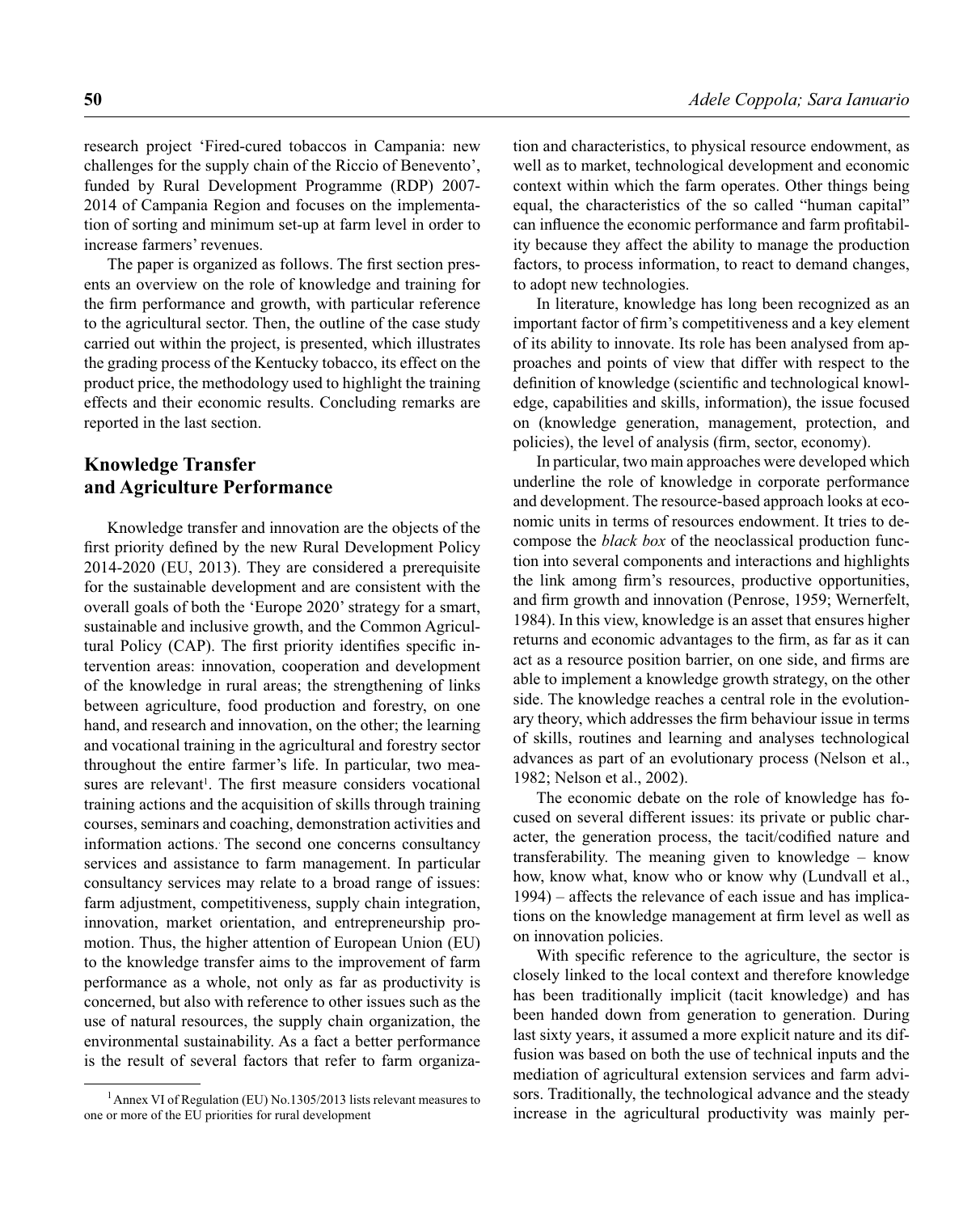ceived as science-based and from a policy perspective this view translated into a higher attention on research and a topdown approach in disseminating agricultural information and technological solutions. More recently, this paradigm has been questioned and there is evidence that the productivity increase is also linked to the spread of a more practical and applied knowledge, the sharing of tacit knowledge and a more effective diffusion of information (Esposti, 2013). Therefore, the process of knowledge transfer in agriculture is no longer conceived as a hierarchical and linear process, but is intended as participatory and systemic (Röling, 1992), where networks and interactions among the participants are very important. Indeed, social capital and local networks are relevant factors in driving the decision to use extension services related to information, knowledge sharing and diffusion, while the agricultural specialization remains the main factor to use specialized and targeted services (Pascucci et al., 2012). Social relations, knowledge and learning are therefore intimately connected to each other, interacting in a dynamic way (Tregear et al., 2016).

The literature review confirms the importance of education and training of human resources for the development of the agricultural and rural sector (Karbasioun et al., 2007; Hashmi et al., 2016). In last years, most of researches on this issue mainly focused on developing countries, as here agriculture still is the key sector to reduce poverty and interventions for Human Resource Development (HRD) are considered very important to increase farmers' knowledge and to encourage the adoption of new technologies (Zamani-Miandashti, 2012). In particular, educational and training plans are often addressed to women (Collet and Gale, 2009; Mudege et al., 2015) because they represent the majority of agricultural workers and their productivity is often constrained by a lack of appropriate skills (Danida, 2004). The role of agricultural extension services is changed over time. While during the Green Revolution era it was centred on the distribution of agricultural inputs and the handling of subsidies that were provided through agricultural development programs (Babu et al., 2013), nowadays they aim at helping farms to face the global competitiveness, dealing with technical and marketing aspects and matching them with requirements in terms of product safety (Palani, 2015).

In developed contexts, the diffusion of knowledge and information heavily relies on farmers' education and training contents need to adapt to new issues and farm's functions: environmental protection, product safety, social sustainability, new technical and economic solutions, management, marketing, and so on (De Rosa et al., 2013; Esposti, 2013; MiPAAF, 2013). Training is related to the prevailing model of agriculture and its efficacy is linked to the ability to combine market variables, territory specificity and resource characteristics, by acting both on human and organizational variables. Moreover, based on the concept of organization as a learning entity (Senge, 1990) and on the organizational adaptability framework (Karadzic et al., 2013), recent studies focused on learning by shared experience in organizations. They consider it a factor that explains different levels of organizational adaptability to environmental and market changes, a component of the resilience concept (Karadzic et al., 2014a; 2014b). Recent studies confirm that collaborative learning activities in the agriculture sector, designed using experiential learning principles, provide a robust model for improving the capacity of farmers (Cliffe et al., 2016).

Generally speaking, the effect of training and innovation diffusion is the increase of agricultural income due to higher production, cost reduction, improved product quality (with a consequent increase in the price). Indeed, vocational training can deal with different aspects of the agricultural activity and its effects go beyond the purely economic profitability, affecting specific issues such as food safety, workers' health and work safety, environmental protection (Mancini et al., 2005, 2009; Birner et al., 2009; Soon et al., 2012; Morera et al., 2014).

Several studies have examined the link between training, education and agricultural economic performance (Kilpatrick, 2000; Nossal et al., 2009; Reimers et al., 2013). Nevertheless to isolate the effect of training on farm productivity and profitability is not an easy matter. Results of different studies have been controversial, mainly because of the experimental methods used, the choice of indicators and the different level of analysis, especially micro versus macro level (Xayavong et al., 2015). As a whole, education and training are thought to act by favouring the introduction of innovations, improving the access to information, increasing the ability to understand and evaluate information, enhancing the farmer's decision making skills (Nelson et al., 1966; Kilpatrick; 1997; Asadullah et al., 2009; Reimers et al., 2013; Xayavong et al., 2015). Based on the underlined link between training and agricultural performance, the present work assumes a micro level perspective and illustrates the results of a case study referred to members of Tobacco Producers Associations. They represent a good context for exploring social relations, knowledge generation and diffusion and the effects on farm's performance in economic terms. In fact, in order to obtain tobacco of high quality specific skills are required both in production and postproduction phases. Generally, farmers focus their attention on the pre-harvest phases, but the post-harvest phases are equally important because they can determine a better evaluation of the bundles by the manufacturers and, consequently, a higher average price.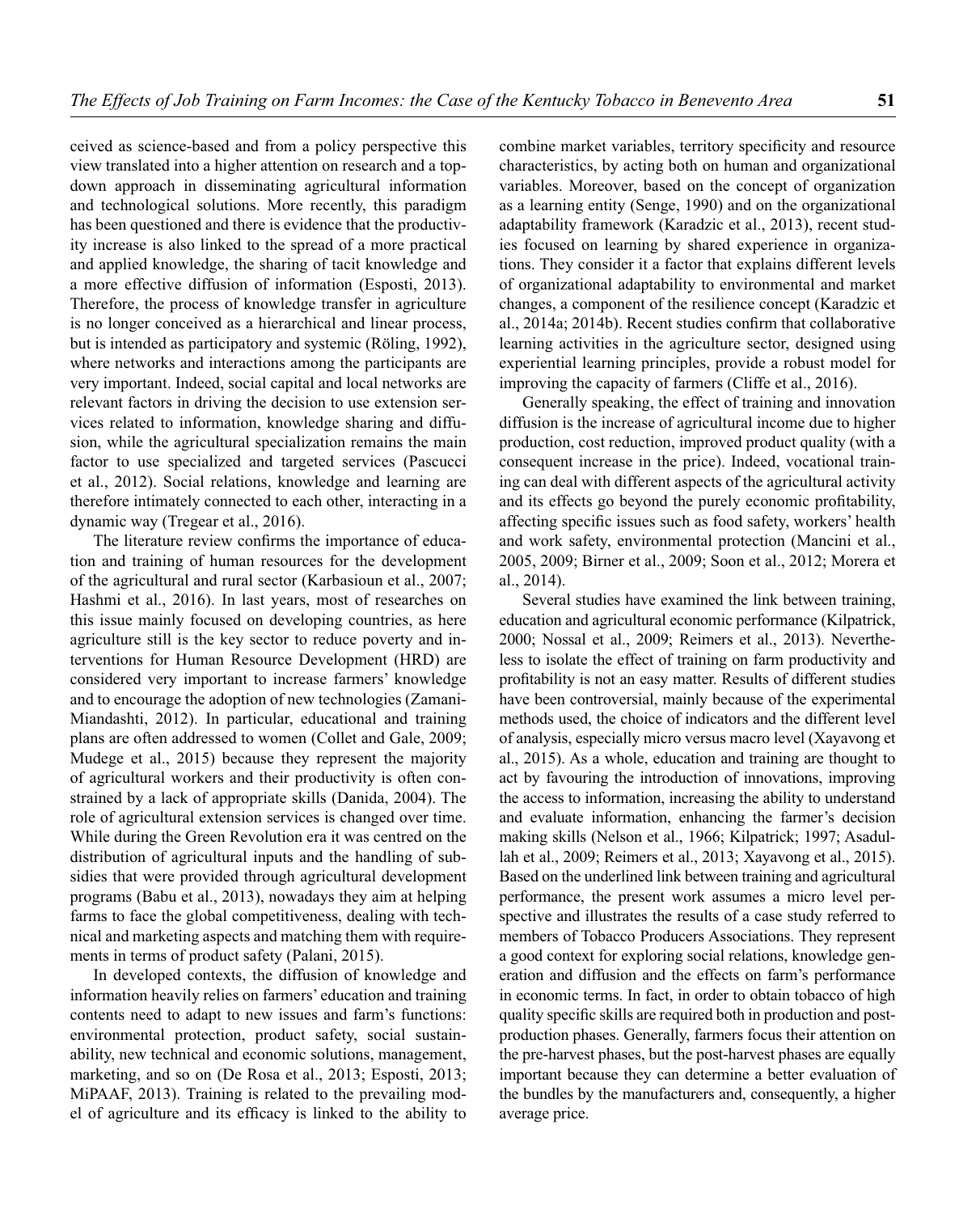The work focuses on the role of technical training at farm level and measures the effects of a more careful product selection on farm profitability. In particular,

– through a first examination of evaluation of tobacco, it has been tested the effective level of knowledge by farmers in relation to the product selection process;

– a training experiment was carried out to transfer specific knowledge to tobacco farmers, complying with the buyer's specifications;

– results of a better selection were assessed in economic terms.

### **The Case Study**

#### *The Tobacco evaluation*

The Kentucky tobacco is the only cultivar employed for the manufacture of the Sigaro Toscano® and the entire supply chain takes place in Italy. At farm level, two stages are very relevant after the harvest to determine the product quality: first, the fire curing that involves exposing tobacco to the heat and smoke so that leaves absorb the aromatic substances in the smoke, which will affect the tobacco's taste; secondly, the sorting and minimum set-up of tobacco that affect the evaluation of the bundles by the manufacturers and, consequently, their average price. Manufacturers and leaf dealers usually have their own grading system. In Italy, Manifatture Sigaro Toscano SpA (MST) bases the evaluation on 10 key parameters: corona, colour, maturity level, surface texture, leaf substance, elasticity, integrity rate, utilization rate, curing defects, stems and veins. In relation to these parameters, MST assigns a code that represents an indicator of product quality and identifies the final use according to the following scale: strips; filling; shredded product. Based on that, MST fixes the price. A first grading is made when the tobacco has to be purchased and serves as indicator of quality to define the price MST will pay to farmers. Once purchased, the tobacco is graded again (re-grading), in order to ensure that the quality is uniform throughout. It is important to note that if a bundle is composed by leaves with very different qualities, due to an incorrect sorting by the farmer, the assessment made by MST experts will synthesize an average quality. The result is the flattening down of the tobacco evaluation.

Therefore, in carrying out the sorting and making the bundles, farmers have to follow some specific steps. The first question is related to the leaf integrity. If the leaf is damaged, the percentage of injuries makes the difference on the potential use: if injuries count for less than 50%, tobacco has to be considered as filling, while damages higher than  $50\%$ make it shredded tobacco. On the other hand, if the leaf does not have injuries, the next evaluation step considers aspects such as colour and leaf elasticity. If leaves are flawless and uniform in colour, they are classified as wrappers of high quality; when flaws are negligible and leaves can be used for more than 75% the quality is medium-high and leaves can still be used as wrapper material.

Another aspect to be considered in the evaluation is whether tobacco is 'set-up', that is it has some specific characteristics:

 $\checkmark$  stalks perfectly aligned;

 $\checkmark$  humidity close to 22%;

 $\checkmark$  bales or cardboard boxes with no less than 85% of leaves classified in the same grade group;

 $\checkmark$  bale weight no higher than 110 kg (for wrapper grade) and 120 kg for filler and shredded types;

 $\checkmark$  bundles with up to 25 leaves for the highest grades and 35 leaves in other cases;

 $\checkmark$  wrapper leaves must be selected according to colour (dark brown to light brown);

 $\checkmark$  leaves used as heavy or light filler must be selected with respect to texture, maturity and colour.

Grading and setting-up have a direct effect on prices farmers can get for their product. Table 1 shows the price Manifatture Sigaro Toscano SpA (MST) paid in 2014 with respect to each grade class. Data highlight how farm performance can largely depend on technical aspects related to the production process as well as to the handling of the product after the harvest. Moreover, the product setting-up guarantees a premium price to farmers from 40% up to twice as many what they get for no selected product.

#### **Table 1**

**Prices according to tobacco grade (Euro/kg; year 2014)**

| Grade               | Price (Euro/ $kg$ ) |  |  |
|---------------------|---------------------|--|--|
| Wrapper             | 5.90                |  |  |
| Set up Heavy Filler | 4.10                |  |  |
| Heavy Filler        | 2.93                |  |  |
| Set up Light Filler | 2.55                |  |  |
| <b>Heavy Shred</b>  | 1.15                |  |  |
| Light Filler        | 1.09                |  |  |
| Light Shred         | 0.75                |  |  |

*Source:* MST- LEAF Italia

### *Data and Methods*

The training experiment was one of the activities carried out in the context of the project 'Fired-cured tobaccos in Campania: new challenges for the supply chain of the Riccio of Benevento', funded by RDP 2007-2014 of the Campania Region (Measure 124). Farms taking part to the project were 112 ,

 $2 \text{ In the following farms are codified from F1 to F11 to preserve anonymity.}$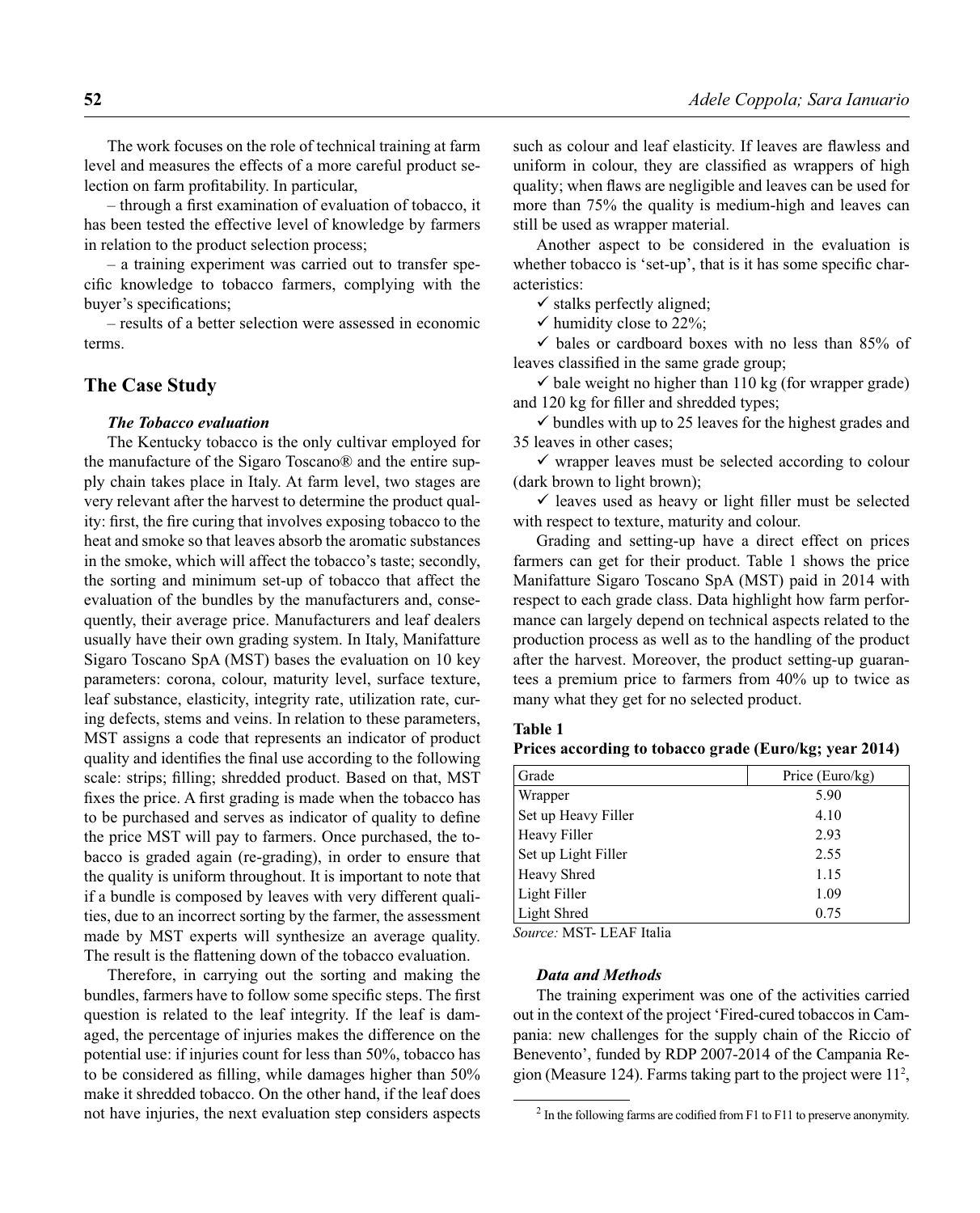located in the Benevento province, one of the most important tobacco production areas where during the seventies over 50% of farms' production, employment and income was derived from the tobacco growing. In the early '90s, Benevento was the first province in Europe for the tobacco production, with an annual output of about 60 000 tons (Cozzolino et al., 2007).

Farms involved in the project are highly representative of the regional production of Kentucky tobacco. In fact, they account for about 13% and 11% of the Kentucky regional area and production, respectively. Moreover, they all are



**Fig. 1. Utilized Agricultural area of farms involved in the project: tobacco and other crops area (hectares)** *Source*: **authors**' elaborations on field interviews data

family farms, thus representing the most common regional farm typology. As structural characteristics are concerned, the mean Utilized Agricultural Area is equal to 13.6 hectares and the tobacco on average weights for 6.9 hectares. The average figures hind very different situations in term of both total farm size and tobacco relevance with respect to other crops (Figure 1).

Besides the structural differences, technical and organizational differences exist, too, which affect yields and tobacco quality and, as a consequence, the economic performance (Figure 2). That reflects the regional differentiation of tobacco production and can be helpful to take into account the effect of the training experiment on different structural situations and to allow more general conclusions.

To test whether the training can help farmers to obtain a product that could better fit industry requirements and, as a consequence, get higher prices, a simple partial budgeting method was used to compare economic results of the product farmers currently provide to the industry and the value they could obtain if a re-organization of farm activities is made in order to better select and set-up the product at the farm level. In the partial budgeting method the focus is on the change in revenues and expenses related to a marginal adjustment (Kay et al., 2012).

The analysis requires a detailed identification of changes occurring from what is being currently done to the proposed alternative and the collection of information on cost and revenue changes if the alternative is implemented.



**Fig. 2. Revenue per hectare of farms involved in the project by tobacco categories (euro/ha)** *Source***: authors' elaboration on delivery bulletins data**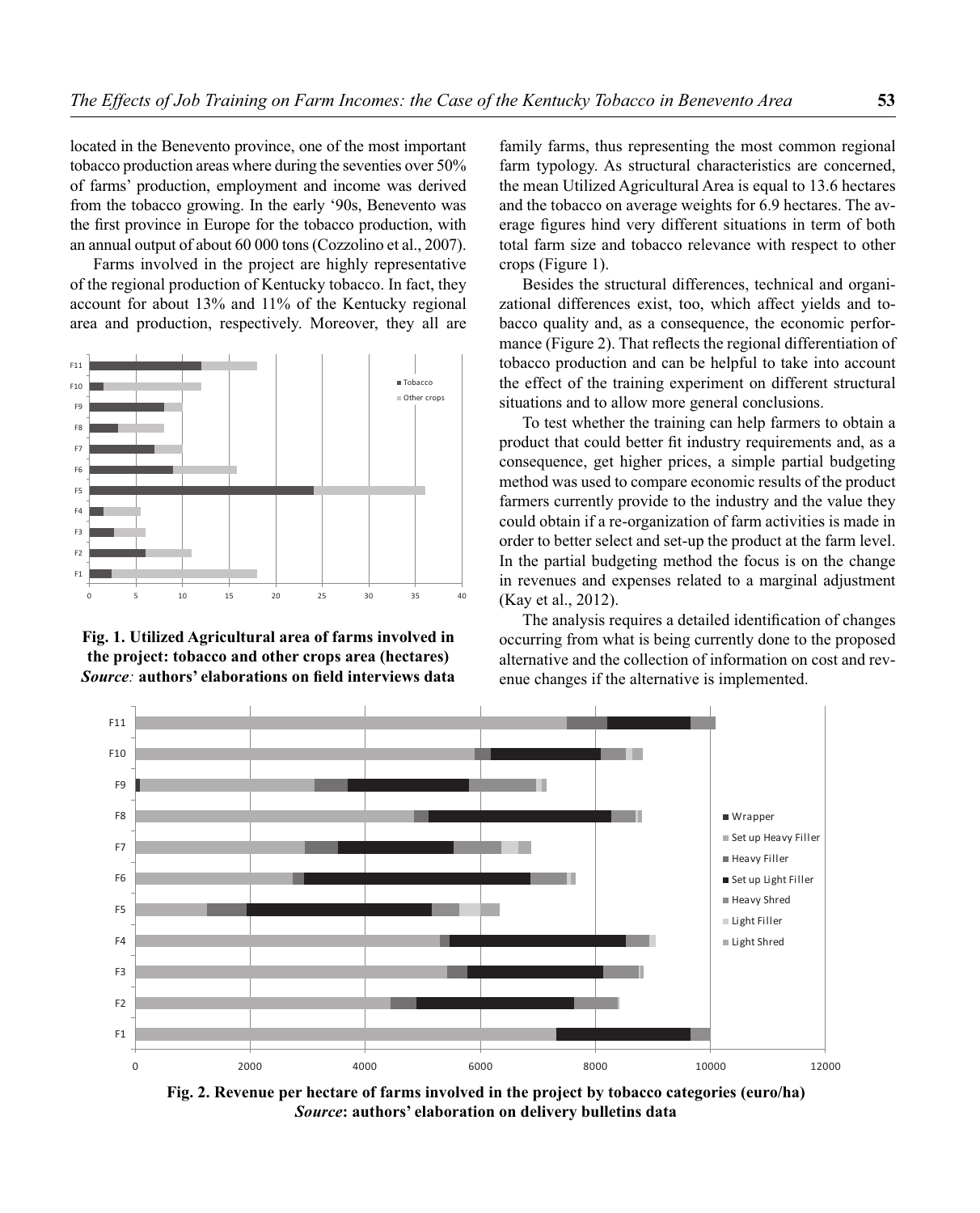Production data have been collected during three Technical Days carried out at the Sannita Cooperative Agribusiness Centre (CECAS), while prices and economic data have been acquired with reference to past product deliveries. In particular, as technical aspects are concerned, data collection was carried out according the following scheme:

(1) farms involved in the project were asked to provide samples of tobacco clustered according to the 'light' or 'heavy' weight they assigned to the leaves. Twelve 'light' and twelve 'heavy' samples for each farm were collected.

(2) Experts of the LEAF ITALIA of MST examined the samples and reassigned them to the 'light' or 'heavy' categories according to the manufacturer's point of view.

(3) Personnel of the involved Producers Associations carried out a training day on the selection and set-up of tobacco leaves. After the training, bundles selected in phase 1 were separated and leaves were re-classified by farmers in 'light' and 'heavy' samples.

(4) LEAF ITALIA experts evaluated the new samples according to the weight categories.

Farmers' and experts' evaluation before and after the training experience were compared in order to assess whether training was effective in terms of better answering to the industry parameters and requirements. Then, the change in farmer revenues was estimated by applying prices to each quality category before and after the training and taking account of higher costs required when selection and setting-up are made at the farm level.

#### *The results*

The comparison of evaluations made by farmers and industry experts before the training experience (Table 2) highlights that some tobacco samples were not properly assessed by farmers, and underestimation or overestimation errors occurred: 15.2% of the samples classified as 'light' by farmers have been evaluated as 'heavy' by the industry experts; on the contrary, 47.7% of 'heavy' leaves, according to the farm-

## **Table 2**

| Comparison of samples assessment according to farmers |  |  |  |
|-------------------------------------------------------|--|--|--|
| and industry experts before the training experience   |  |  |  |

|                                      | According to<br>the farmers | Light | Heavy |
|--------------------------------------|-----------------------------|-------|-------|
| According to<br>the industry experts |                             |       |       |
| Light                                |                             | 84.8% | 47.7% |
| Heavy                                |                             | 15.2% | 52.3% |
| Total                                |                             | 100%  | 100%  |

*Source*: authors

ers, have been assessed as 'light' by the experts. Thus, farmers are not very able to evaluate and select their product and they more often seem to over evaluate their product quality. In order to improve the selection and set-up activities at farm level, they would need to be supported by appropriate training and technical advices.

As a fact, after the technical training carried out by the technicians of the Producer Associations, the farmers improved their evaluation ability and their classification was more accurate and coherent to the experts' parameters. The better selection at farm level had two consequences in terms of product quality:

 $(1)$  light and heavy samples were better identified with no error rate

(2) bundles quality was more homogeneous and that translated into a significant decrease of samples classified as shredded and an increase of the filler category.

Figure 3 shows that in a higher detail. The share of each grade category is compared before and after the training day. First of all, light types share decreased from 53% to 50% and a more careful selection brought shredded types from 30% to 12%. Moreover, a higher attention to the setting-up, to uniformity of bundles with respect to colour, moisture content and texture characteristics allows a better grading as a whole, with evident direct economic effects. Indeed, for

*Source:* **authors**

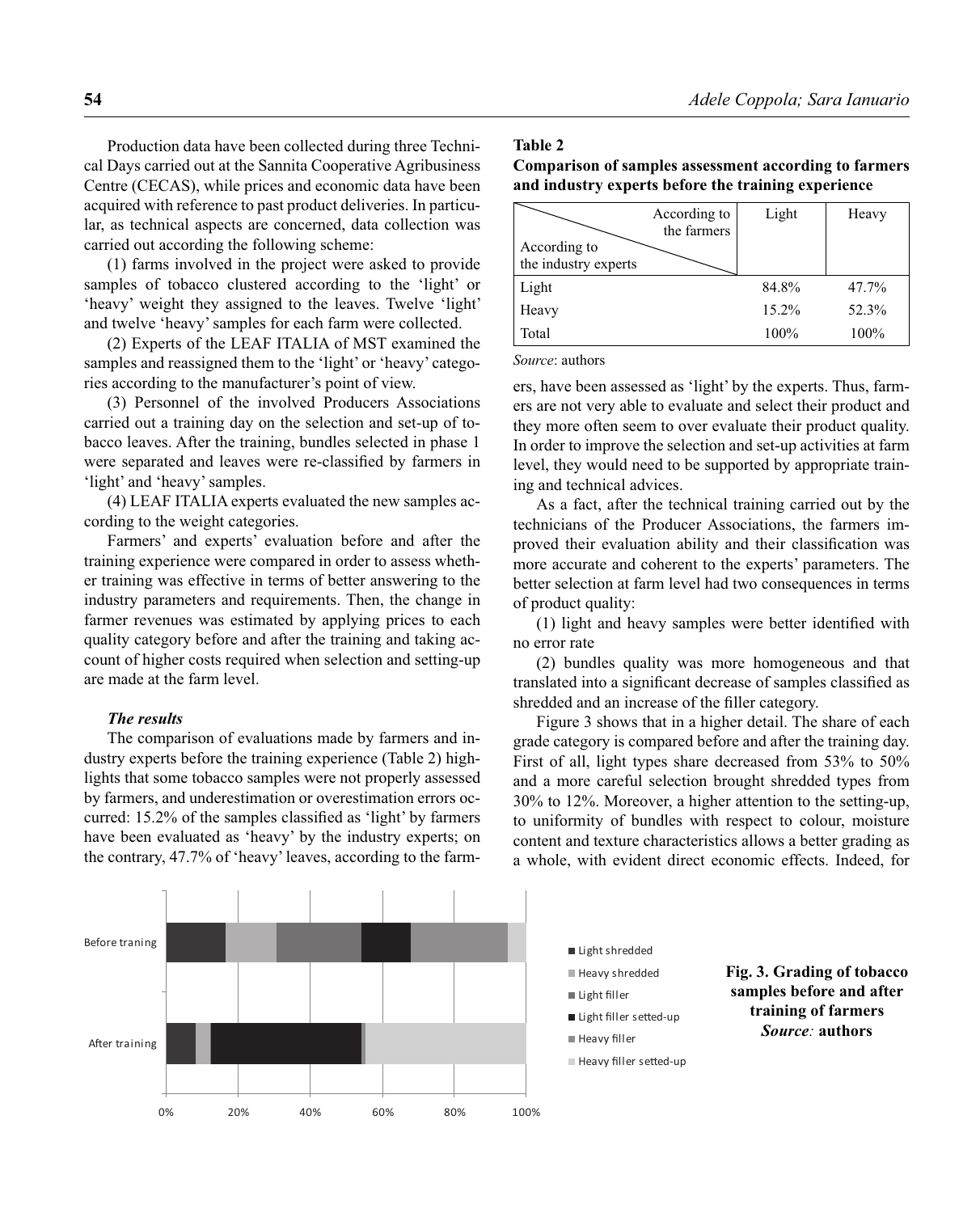a given quantity of product, a more accurate selection and sorting and well-prepared bundles can enhance the product and make tobacco get a higher average price.

To assess the economic effects of bundle sorting at farm level, we compared the value of product assortments before and after the training net of the costs change due to a different farm organization. By considering the shares reported in Figure 3 and prices for each grade recorded in delivery notes for 2014 (Table 1), the value of 100 kg of tobacco increases from 189 euro to 303 euro (+60%).

As cost changes are concerned, the main factors to be considered are equipment and labour. The equipment to carry the sorting and assortment at farm level is rather simple and farmers only need tables and adequate light. Almost all farms involved in the project fulfil these conditions and the related costs can be considered minimal. As labour cost is concerned, in the study area most of the tobacco farms are small family farms and the selection and setup of bundles can be consistent with a better organizing of the available family labour force. Based on information of Producer Association technicians a skilled worker can perform the sorting of 150 kg of tobacco/day and the cost is about 55 euro per working day. This means that the cost of sorting accounts for 0.36 euro/kg of product.

Overall, the increase in value resulting from a better sorting is on average equal to 0.78 euro/kg. This can be due to the sharp decrease in the share of tobacco classified as shred type and, on the contrary, the increase of the share allocated to the filler category, in particular set-up category.

### **Concluding Remarks**

The case study allows us to draw some important considerations.

Firstly, there are significant differences in production and economic performance among tobacco farms. Farms' yields and economic revenues per hectare highlight that production can be improved and higher economic results can be obtained by simply acting on current techniques (irrigation, cure, and so on). Secondly, the production of wrapper material is the most important strategy farmers should pursue to increase their income. However, all other condition being equal, the economic results could increase by improving the quality of the conferred product. A more careful sorting and assortment are indispensable tools for the enhancement of the product that better responds to the needs of manufacturers, but could also achieve higher average prices. In fact, the simultaneous presence of different product categories in a single bundle leads manufacturers to assign an average price

that is aligned to the lower category.

The training experiment carried out in the context of the project showed that farmers make classification mistakes: between 12% and 15% of samples considered light by farmers were classified as heavy by the experts; between 36% and 66% of samples considered heavy by farmers were classified by experts as light. The training day carried out by Producer Associations led to a remarkable improvement in the sorting activity and an increase in revenues. That confirms the relevance of the EU strategic approach that considered the knowledge transfer and the innovation as one of 6 priorities of Rural Development Programs and underlined the need of 'an appropriate level of technical and economic training as well as an increased capacity to access and exchange knowledge and information including through the diffusion of best agricultural and forestry production practices' (EU, 2013). Knowledge transfer should be adapted to the needs of rural actors and can take different forms, training courses as well as workshops, coaching, demonstration activities, information actions. Our case study showed that marginal economic improvements can be carried out thanks to a better and tighter relationship within the supply chain and can be based on very simple interventions, too. As a fact, learning processes can be based on a stronger co-operation between farmers and forward operators and on the re-organization of specific activities.

### **References**

- **Asadullah, M. N. and S. Rahman,** 2009. Farm productivity and efficiency in rural Bangladesh: the role of education revisited. *Applied Economics*, **41:** 17-33.
- **Babu, S. C., P. K. Joshi, C. J. Glendenning, K. Asenso-Okyere and R. V. Sulaiman**, 2013. The State of Agricultural Extension Reforms in India: Strategic Priorities and Policy Options. *Agricultural Economics Research Review*, **26** (2): 159-172.
- **Birner, R., K. Davis, J. Pender, E. Nkonya, P. Anandajayasekeram and J. Ekboir**, 2009. From Best Practice to Best Fit: A Framework for Designing and Analyzing Pluralistic Agricultural Advisory Services Worldwide. *Journal of Agricultural Education and Extension*, **15** (4): 341-355. DOI: 10.1080/13892240903309595
- **Cliffe, N., R. Stone, J. Coutts, K. Reardon-Smith and M. Shahbaz**, 2016. Developing the capacity of farmers to understand and apply seasonal climate forecasts through collaborative learning processes. *The Journal of Agricultural Education and Extension*, **22** (4): 311-325. DOI:10.1080/1389224X.2016.1154473
- **Collet, K. and C. Gale**, 2009. Training for Rural Development: Agricultural and Enterprise Skills for Women Smallholders. *City & Guilds Centre for Skills Development*, 24-30 West Smithfield, London, EC1A 9DD.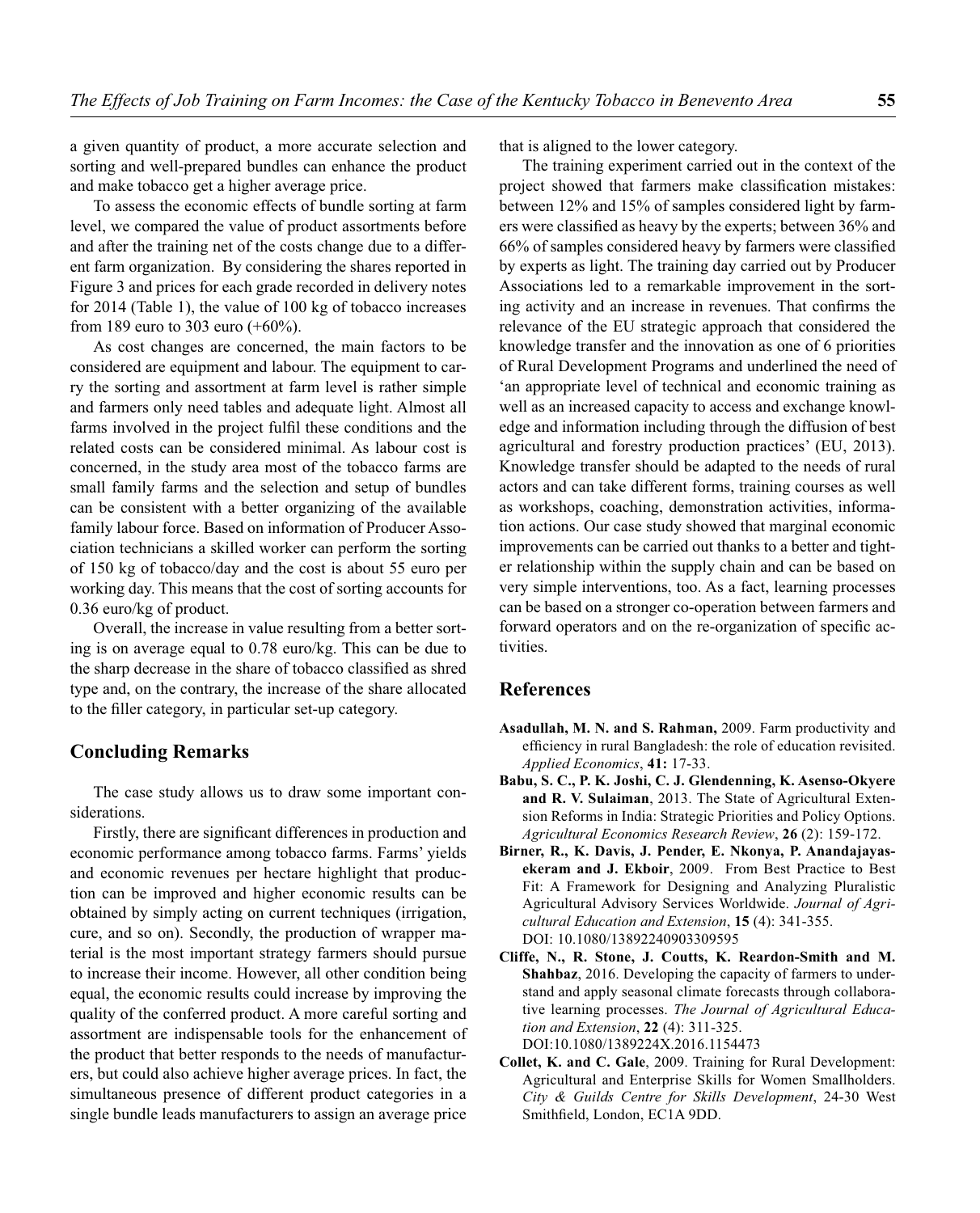- **Coppola, A.**, 2009. La riforma dell'OCM tabacco: il trade off tra sostegno alla produzione e sviluppo rurale. In: A. Coppola (Ed.), Riforma dell'OCM e Sviluppo del Comparto Italia. *Edizioni Scientifiche Italiane*, Napoli.
- **Coppola, A.**, 2012. Prospettive di sviluppo della tabacchicoltura campana. In: R. Del Prete (Ed.), Dentro e Fuori la Fabbrica. Il Tabacco in Italia tra Memoria e Prospettive. *Franco Angeli*, Milano.
- **Cozzolino, E., and V. Leone**, 2007. Tabacco in Campania: quali possibili alternative? In: D. Maglio (Ed.), Le Colture Alternative al Tabacco nel Salento (Puglia) e Nelle Province Campane di Benevento e Salerno. Consiglio per la Ricerca e Sperimentazione in Agricoltura*, Istituto Sperimentale per il Tabacco*, Roma.
- **DANIDA** (Danish International Development Assistance), 2004. Evaluation: Farm Women in Development – Impact Study of Four Training Projects in India*, Danish Institute for International Studies, Department of Development Research*, Denmark.
- **De Rosa, M., L. Baroli and S. Chiappini**, 2013. The adoption of agricultural extension policies in the Italian farms. *New Medit*, **12** (3): 20-27.
- **Esposti, R.**, 2013. Conoscenza, tecnologia e innovazione per un'agricoltura sostenibile: lezioni dal passato, paradossi del presente e sfide per il futuro. *Agriregionieuropa*, 32: 61.
- **EU,** 2013. Regulation (EU) No 1305/2013 of the European Parliament and of the Council of 17 December 2013 on support for rural development by the European Agricultural Fund for Rural Development (EAFRD) and repealing Council Regulation (EC) No 1698/2005.
- **Hashmi, M. S., M. A. Kamran, Kh. Bakhsh and M. A. Bashir**, 2016. Role of socio-economic factors on scale efficiency of cotton farms. *Bulgarian Journal of Agricultural Science,* **22**  (3): 358–367.
- **Karadzic, V., P. Antunes, and J. Grin,** 2013. How to learn to be adaptive? An analytical framework for organizational adaptivity and its application to a fish producers organization in Portugal. *Journal of Cleaner Production*. **45:** 29-37. DOI: 10.1016/j.jclepro.2012.07.016
- **Karadzic, V., J. Grin, P. Antunes and M. Banovic**, 2014a. Social learning in fish producers organizations: how fishers perceive their membership experience and what they learn from it. *Marine Policy*, **44:** 427-437.
- DOI: 10.1016/j.marpol.2013.10.007
- **Karadzic, V., P. Antunes and J. Grin**, 2014b. Adapting to environmental and market change: Insights from Fish Producer Organizations in Portugal. *Ocean and Coastal Management*, **102:** 364-374.

DOI: 10.1016/j.ocecoaman.2014.10.010

- **Karbasioun, M., M. Mulder and H. Biemans**, 2007. Towards a Job Competency Profile for Agricultural Extension Instructors – a Survey of Views of Experts. *Human Resource Development International*, **10** (2): 137-152. DOI: 10.1080/13678860701347115
- **Kay, R. D., W. M. Edwards and P. A. Duffy**, 2012. Farm management, *McGraw-Hill International Edition*.
- Kilpatrick, S., 1997. Education and training: Impacts on profit-

ability in agriculture. *Australian and New Zealand Journal of Vocational Education Research,* **5** (2): 11-36.

- **Kilpatrick, S.**, 2000. Education and training: Impacts on farm management practice. *The Journal of Agricultural Education and Extension,* **7:** 105-116.
- **Lundvall, B. A. and B. Johnson**, 1994. The learning economy. *Journal of Industry Studies***, 1** (2): 23-42.
- **Mancini, F., A. H. C. Van Brugge, J. L. S. Jiggins, A. C. Ambatipudi and H. Murphy,** 2005. Acute pesticide poisoning among female and male cotton growers in India. *International Journal of Occupational and Environmental Health,* **11** (3): 221-232.

DOI: 10.1179/107735205800246064

**Mancini, F., Jiggins, J. L. S. and M. O'Malley**, 2009. Reducing the Incidence of Acute Pesticide Poisoning by Educating Farmers on Integrated Pest Management in South India. *International Journal of Occupational and Environmental Health*, **15** (2): 143-151.

DOI: 10.1179/oeh.2009.15.2.143

- **MiPlAAF**, 2013. I giovani imprenditori e la formazione: un'analisi delle esperienze e delle attese. Rete Rurale Nazionale 2007-2013, Roma.
- **Morera, M. C., P. F. Monaghan, J. A. Tovar-Aguilar, S. Galindo-Gonzalez, F. M. Roka, and C. Asuaje**, 2014. Improving health and safety conditions in agriculture through professional training of Florida farm labor supervisors. *Journal of Agromedicine*, **19** (2): 117-122. DOI: 10.1080/1059924X.2014.891484
- **Mudege, N. N., T. Chevo, T. Nyekanyeka, E. Kapalsa and P. Demo**, 2015. Gender norms and access to extension services and training among potato farmers in Dedza and Ntcheu in Malawi. *The Journal of Agricultural Education and Extension*, **22** (3): 291-305.

DOI: 10.1080/1389224X.2015.1038282

- **Nelson, R. R. and E. S. Phelps**, 1966. Investment in humans, Technological diffusion, and economic growth. *The American Economic Review*, **56** (1/2): 69-75.
- **Nelson, R. R. and S. G. Winter**, 1982. An Evolutionary Theory of Economic Change. *The Belknap Press*, Cambridge.
- **Nelson, R. R. and S. G. Winter**, 2002. Evolutionary Theorizing in Economics. *Journal of Economic Perspectives*, **16** (2): 23-46.

DOI: 10.1257/0895330027247

- **Nossal, K. and P. Gooday**, 2009. Raising productivity growth in Australian agriculture, Issues Insights, 09.7. *Australian Bureau of Agricultural Economics and Sciences*. http://data.daff.gov.au/brs/data/warehouse/pe\_abare99001675/ a7.pdf
- Palani, K., 2015. Role of HR training in agricultural sectors in India: A driving force for organizational sustainability. *International Journal of Research and Development – A Management Review* (IJRDMR), **4** (1): 56-63.
- **Pascucci, S. and T. De Magistris**, 2012. Factors affecting farmers' likelihood to use advisory and extension services. *New Medit,* **11** (3): 2-11.
- **Penrose, E. T.**, 1959. The Theory of the Growth of the Firm. *Wiley,* New York.